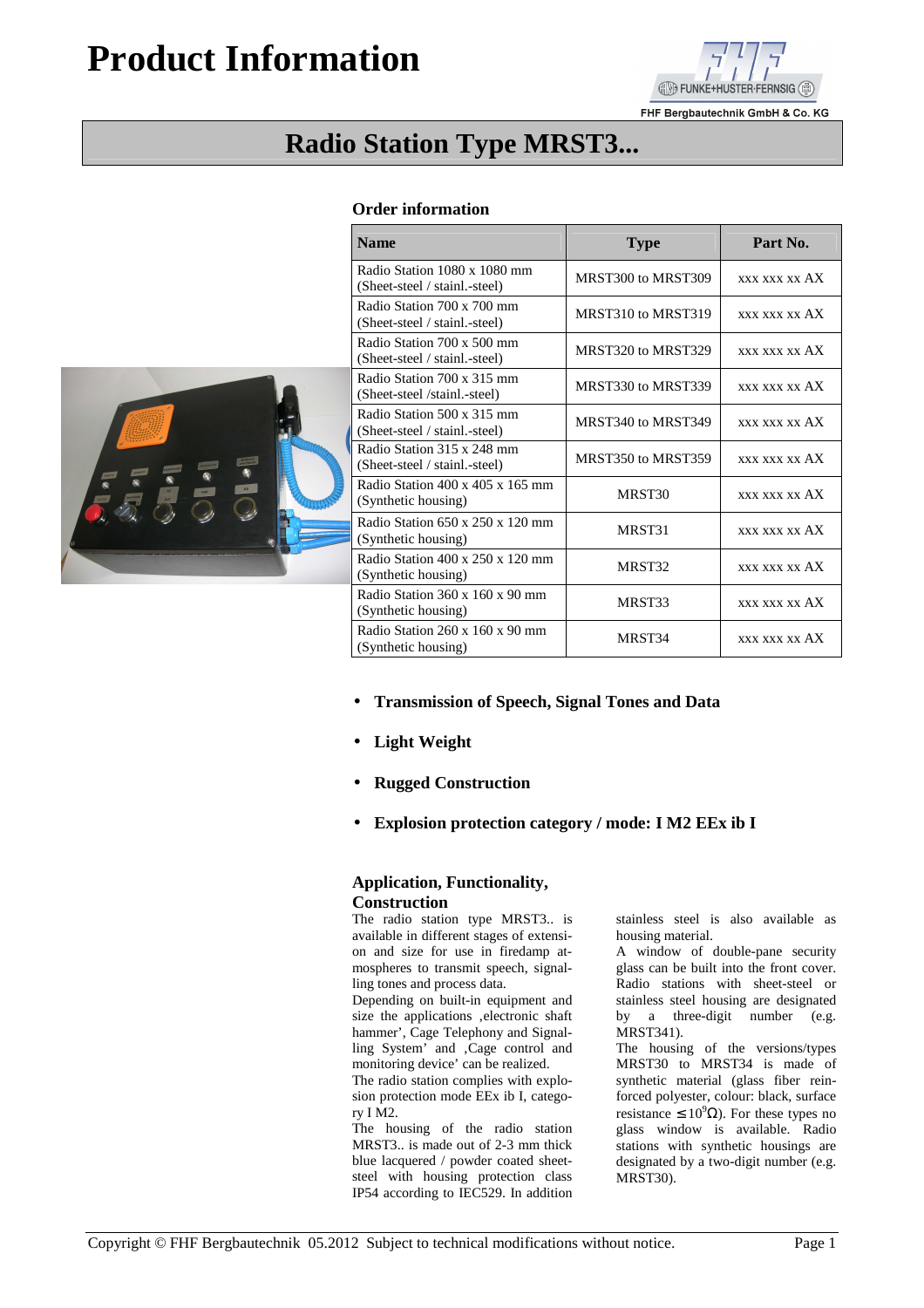Appended to the type name, characters for function designation can be added if needed (SchT = Electronic Shaft Hammer, FTS = Cage Telephony and Signalling System, KSTG = Cage Control and Monitoring Device).<br>
Control and display ele Control and display elements (switches, push-buttons, LED) can be placed in various combinations and arrangements in the housing's lid. The lid can be delivered with hinges (not MRST30 to MRST34) and can be locked by screws or turning bolts (sash fasteners). A loudspeaker (impedance 8Ω or 16Ω) can be built also into the

lid.

In the side walls of the housing cable glands and / or plug-in connectors certified for intrinsically safe circuits can be installed. Unused bore holes can be used for mounting of certified circuit terminators/terminations units or they can be sealed with blanking plugs.

In addition plug-in connectors for one or more microphones type MIK4/2 and for one antenna type ANTM02 or ANTM03/ are mountable.

On the rear side of the housing there are four tapped blind holes with M8 threads or weld on straps (not for MRST30 to MRST34) to mount the housing.

A so-called station unit (consisting of various MR90 and ZM51 electronic modules) is mounted into the MRST3... radio station. For connection of the external circuits modular terminal strips mounted on 35 mm DIN mounting rails are available.

Modules and terminal blocks are assembled on mounting plates, which also carry cable ducts and cable routing loops.

The radio station type MRST3... is manufactured in various sizes /dimensions.

A station unit wired as shown in the survey diagram UP8102A300-I (3) can be built into the MRST3... radio station. The survey diagram is part of this operation manual.

| A station unit consists of a LF / RF transceiving part using the following modules: |  |  |  |  |
|-------------------------------------------------------------------------------------|--|--|--|--|
|-------------------------------------------------------------------------------------|--|--|--|--|

| Table 1: Transmission-technologic part of radio stations MRST3 station unit           |                        |                   |                             |               |
|---------------------------------------------------------------------------------------|------------------------|-------------------|-----------------------------|---------------|
| Count                                                                                 | Name                   | Type              | <b>Certification Number</b> | Protect. Mode |
| Consisting of up to 3 in the following mentioned, in any way combined base components |                        |                   |                             |               |
| up to 1                                                                               | i/i coupler module     | iKO02             | <b>BVS 03 ATEX E 258 U</b>  | I M1 EEx ia I |
| up to $2$                                                                             | LF interface $*$ )     | NFT01             | <b>BVS 03 ATEX E 121 U</b>  | I M1 EEx ia I |
| up to $2$                                                                             | modem $*)$             | MOD <sub>02</sub> | <b>BVS 03 ATEX E 234 U</b>  | I M1 EEx ia I |
| and an optional loudspeaker                                                           |                        |                   |                             |               |
|                                                                                       | loudspeaker **)        | ATR41xx           |                             |               |
| and an adapter component                                                              |                        |                   |                             |               |
|                                                                                       | leaky feeder interface | ASK01             | <b>BVS 03 ATEX E 240 U</b>  | I M1 EEx ia I |
| or 1                                                                                  | antenna interface      | AANT01            | <b>BVS 03 ATEX E 239 U</b>  | I M1 EEx ia I |
|                                                                                       |                        |                   |                             |               |

\*) On the base components NFT01 and MOD02 a transmitter component type HFS... (Cert.No. BVS 03 ATEX E 117 U, I M1 EEx ia I) and a receiver component type HFE... (Cert.No. BVS 03 ATEX E 117 U, I M1 EEx ia I) is fixed respectively.

\*\*) Loudspeaker 8Ω, type ATR4108NFMV0, acc. to drawing W58706A115-I (4) Loudspeaker 16Ω, type ATR4116NFMV0, acc. to drawing W58706A116-I (4)

The above mentioned modules are mounted on an isolated mounting plate in all sheet-steel variants of the MRST3... radio station. For the synthetic housing variants MRST30 to MRST34 there is no isolated mounting plate needed.

The part of a station unit which collects and outputs process data consists of the following modules: (The slots for the station-unit's electronic modules on the mounting rails are filled with the following modules optional, each modules fills one slot on the rail).

| Table 2: Z51 Modules of a MRST3 radio stations station unit                                                                    |                             |              |                            |                        |
|--------------------------------------------------------------------------------------------------------------------------------|-----------------------------|--------------|----------------------------|------------------------|
| Count                                                                                                                          | Name                        | Type         | Testing protocol /         | <b>Protection Mode</b> |
|                                                                                                                                |                             |              | Certification              |                        |
|                                                                                                                                | <b>Power Supply Modules</b> |              |                            |                        |
|                                                                                                                                | <b>EMC</b> filter           | F10 or F10 W | <b>BVS 03 ATEX E 136 U</b> | I M1 EEx ia I          |
|                                                                                                                                | Remote powered              | $Z51-FGW11E$ | BVS PP 02.1064 EG          | EEx ia I               |
|                                                                                                                                | DC-DC converter             |              |                            |                        |
|                                                                                                                                | Input / Output Modules      |              |                            |                        |
| up to 8                                                                                                                        | Digital inputs              | Z51-DF44     | <b>BVS 03 ATEX E 120 U</b> | I M2 EEx ia I          |
| *)                                                                                                                             | or                          | Z51-DE87     | <b>BVS 03 ATEX E 120 U</b> | I M2 EEx ia I          |
|                                                                                                                                | or                          | Z51-DE88     | <b>BVS 03 ATEX E 120 U</b> | I M2 EEx ia I          |
|                                                                                                                                | or                          | Z51-DE88/1   | <b>BVS 03 ATEX E 120 U</b> | I M2 EEx ia I          |
|                                                                                                                                | or                          | Z51-DE88W/1  | <b>BVS 03 ATEX E 120 U</b> | I M2 EEx ia I          |
| up to 8                                                                                                                        | Digital outputs             | Z51-DA44     | <b>BVS 04 ATEX E 059 U</b> | I M2 EEx ia I          |
| *)                                                                                                                             | or                          | Z51-DA86     | <b>BVS 04 ATEX E 059 U</b> | I M2 EEx ia I          |
|                                                                                                                                |                             |              |                            |                        |
| up to $5$                                                                                                                      | Analogue inputs             | $Z51-AE2$    | <b>BVS 03 ATEX E 144 U</b> | I M2 EEx ia I          |
| *)                                                                                                                             |                             |              |                            | I M2 EEx ib I          |
| *) Sum of Digital - Inputs - Outputs and Analogue input modules connected to the Z51-FGW11E output circuit can be up to eight. |                             |              |                            |                        |